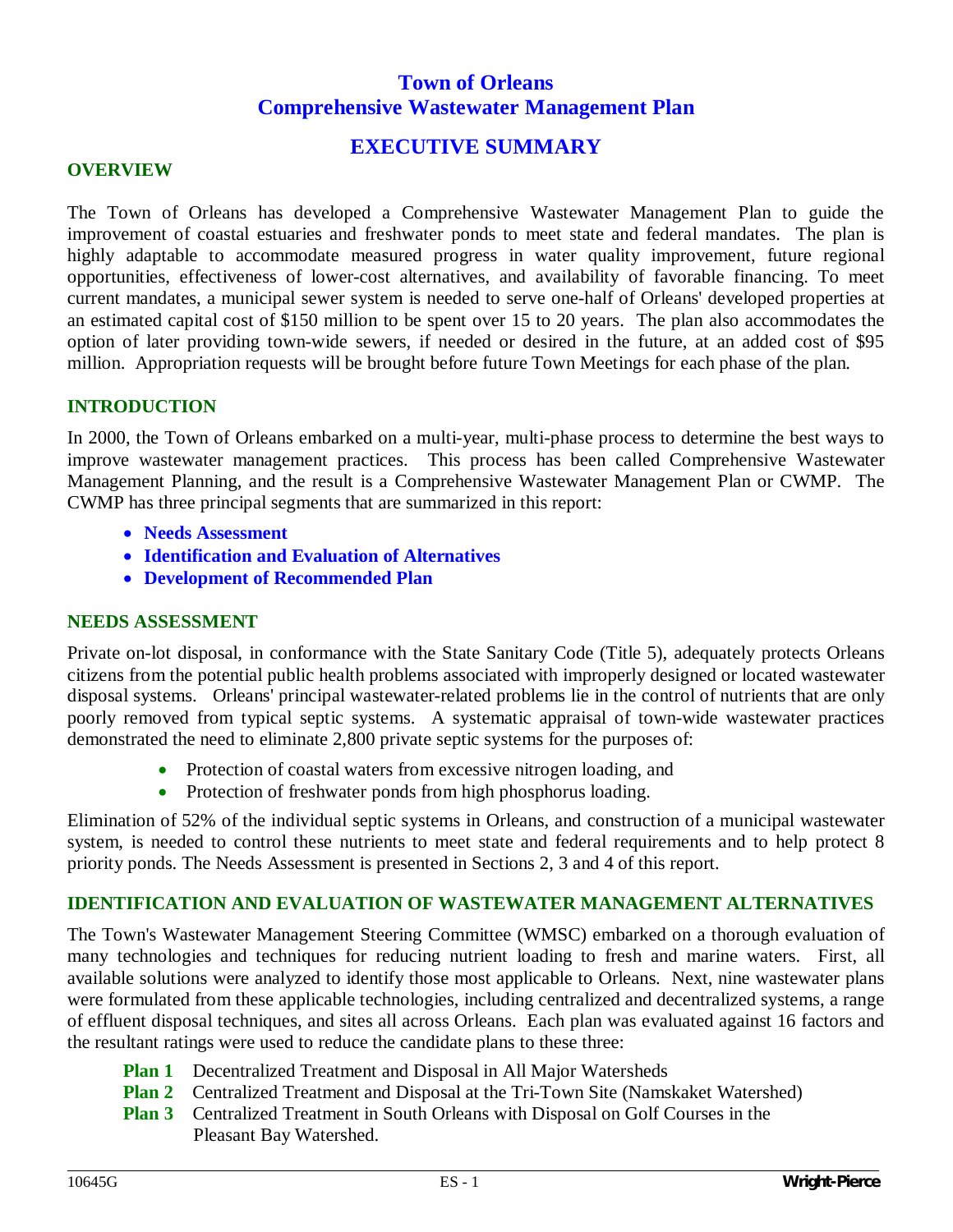The WMSC conducted a very thorough analysis of these three plans using 20 criteria, including such factors as cost, energy use, environmental impact, treatment plant site suitability, regulatory acceptability, amenability to regionalization, and overall public acceptability. The formulation of the plans and the WMSC evaluation are described in Sections 5 through 10 of this report.

#### **DESCRIPTION OF THE RECOMMENDED WASTEWATER MANAGEMENT PLAN**

Based on the WMSC's detailed review of the three plans, and supplemented with a comprehensive public consultation process, Plan 2 emerged as the overall best one. To make Plan 2 even more suitable, it will be supplemented by provisions for small-scale treatment and disposal systems in some of the most impacted "headwaters" sub-watersheds, an active regionalization initiative, and provisions for future effluent reuse. This Recommended Plan includes both structural and non-structural components, and will be constructed in phases to reduce initial project costs, allow time for neighboring towns to proceed with their wastewater planning, and account for the effectiveness of the non-structural elements to be demonstrated. This multicomponent, phased approach, with opportunities for "mid-course corrections", is termed "adaptive management." Section 11 of this report describes the Recommended Plan in detail.

## **Structural Elements of Plan**

The principal features of the structural plan (described in detail in Section 11.4) are as follows:

- Wastewater Collection: a municipal sewer system to serve about 2,800 Orleans properties in nitrogen-sensitive watersheds and near key ponds;
- Wastewater Treatment: an advanced treatment system located at the site of the Tri-Town Septage Treatment Facility to remove a high percentage of the collected nitrogen;
- **Effluent Recharge:** a series of open rapid infiltration basins at the Tri-Town site designed to disperse effluent without excessive mounding of the groundwater;
- **Septage Handling**: new septage tanks and equipment to receive and treat septage from Orleans, and neighboring towns, to replace the aging Tri-Town facilities;
- **Sludge Handling**: Dewatering equipment to produce a truckable residual that will be transported off-Cape for reuse or disposal; and
- Cluster Systems: Five small, local treatment and disposal facilities to provide early protection of certain threatened receiving waters.

These structural facilities are expected to cost approximately \$150 million to build, and \$1.4 million to operate annually, both expressed in mid 2008 dollars.

#### **Non-Structural Elements of Plan**

Cost savings may result if non-structural aspects of the Recommended Plan can be successfully implemented. These non-structural elements (described in detail in Section 11.5) may allow less extensive sewering and smaller treatment and disposal facilities:

- A **fertilizer control** program to reduce nitrogen leaching from lawns and parks;
- A **stormwater management** program to reduce nutrient loads from runoff;
- **Expansion of the water conservation programs** of the Water Department;
- A wastewater flow and load reduction initiative, including testing of alternative toilets;
- **Enhancement of embayment flushing** rates to increase assimilative capacity; and
- Land use controls including the Board of Health's nutrient control regulation and measures to make this a "growth neutral" plan.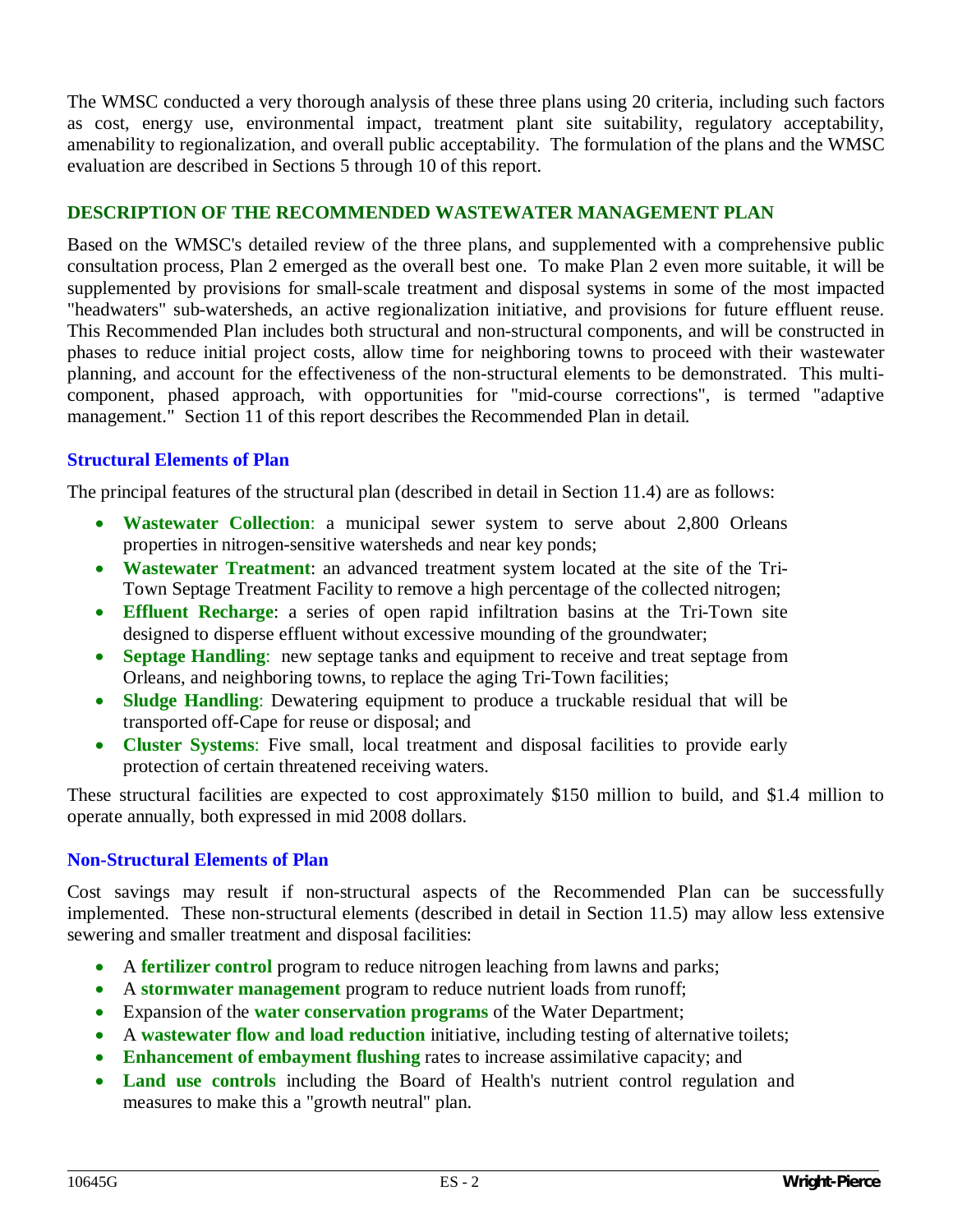## **Adaptive Management and Phasing Plan**

A formal phasing plan is recommended to serve as a blueprint for the Town's adaptive management approach (see Section 11.9). First, all of Orleans' documented wastewater needs would be satisfied in the "Core Program". Upon completion of the Core Program, if the Town deems it necessary or desirable, an "Extended Program" could be implemented to provide public wastewater service to the entire town at an added cost currently estimated to be about \$95 million (mid 2008 dollars). The Core Program could have 6 phases

completed over 15 to 20 years. At the end of each phase, the Town should document the reduction in watershed nitrogen loads and its progress on the various non-structural elements, and then adjust its expenditures in the next phase accordingly. Supporting the decisions will be a continuing program of water quality and marine habitat monitoring.

Since the achievement of water quality goals will take many years and perhaps several midcourse corrections, DEP's approval of the phased plan and associated checkpoints is intended to provide the Town with assurance that it is on the right track. It is proposed that compliance with the approved CWMP will free the Town from enforcement actions under current state and federal laws. The proposed Adaptive Management Plan, Water Quality Monitoring Plan and TMDL Compliance Plan are presented in Sections 11.6 through 11.8.



#### **Opportunities for Regionalization**

The Orleans Recommended Plan provides two significant opportunities for regionalization:

- Treatment of wastewater from Eastham and/or Brewster at the Tri-Town site to enable those towns to meet their share of the nitrogen control requirements for Pleasant Bay, Rock Harbor and the Nauset system.
- x A possible joint treatment facility with Brewster located near the Orleans' southerly boundary, with effluent reuse on golf courses in Brewster and Harwich.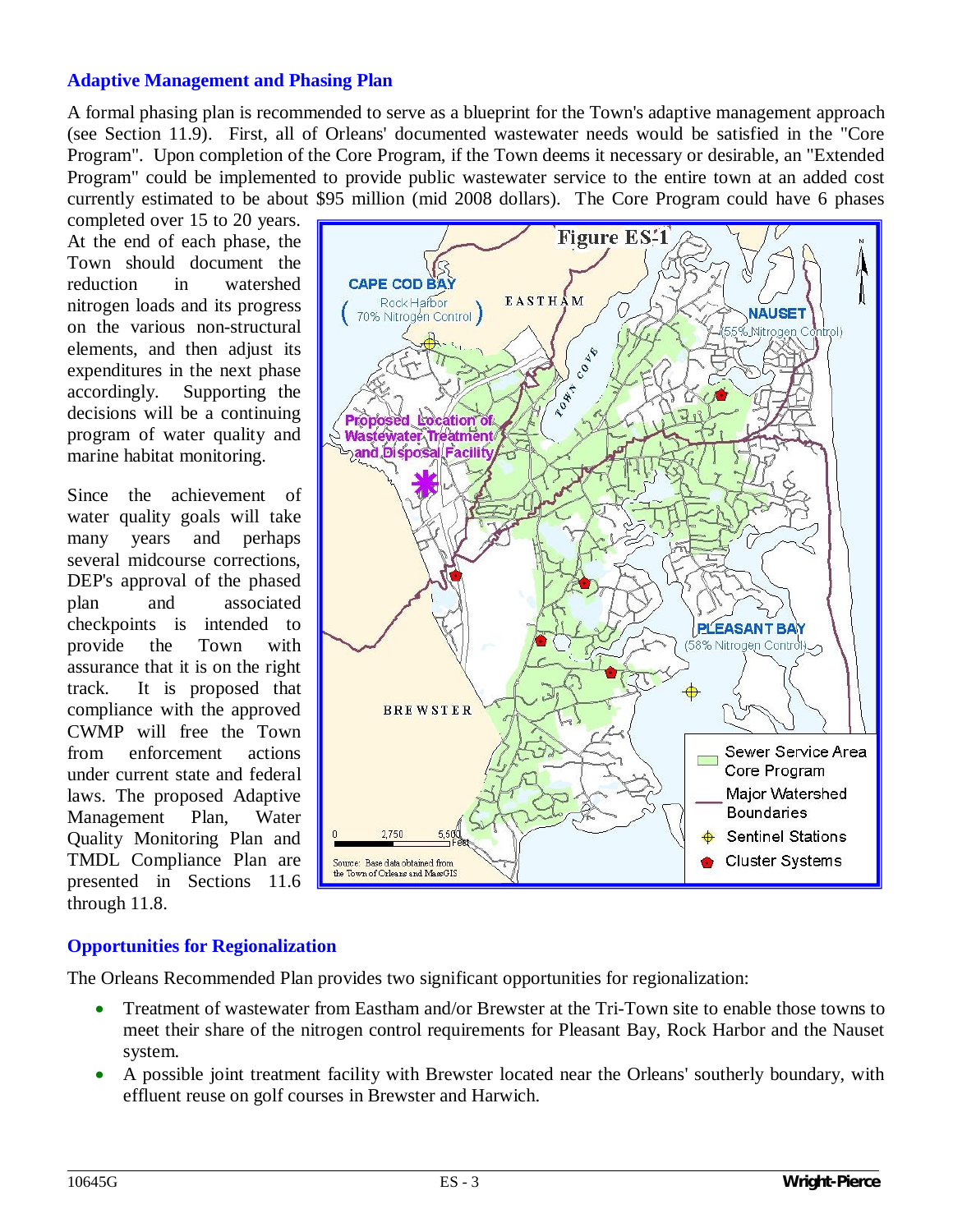The Recommended Plan would allow regionalization some time after the first three phases of the Orleans Core Program, leaving time for Eastham and Brewster to complete their wastewater planning studies. A detailed investigation of regionalization opportunities is presented in Appendix K and summarized in Section 11.10.

## **Capacity at Proposed Site for Wastewater Treatment and Disposal**

Technical studies at the site of the Tri-Town Septage Treatment Facility (see Section 11.11) have shown its capabilities for both wastewater treatment and effluent disposal. While some confirming studies are needed, the best available information indicates that this site has sufficient room for wastewater treatment facilities for the Core and Extended Programs and for regional facilities. There is also room for rapid infiltration of the wastewater flows expected at the end of the 20-year planning period for Orleans' Core Program, and for a regional facility involving Orleans, Eastham and Brewster. The Tri-Town site does not have adequate room for Orleans' Extended Program flows; a supplemental disposal site or sites would be needed if that program were implemented with or without a regional approach. At that time, effluent reuse on ballfields at the nearby schools could be used to help meet the added disposal need. Effluent disposal at the Tri-Town site can be accomplished within the assimilative capacities of the Namskaket and Little Namskaket systems, without impacting Town Cove or Rock Harbor.

## **Avoiding Sewer-Induced Growth**

The Town has identified and implemented steps to make the Recommended Plan "growth-neutral", so that the public wastewater infrastructure would receive no more wastewater flow than could be generated under current regulations. Avoiding sewer-induced growth is important for reasons of public acceptability, enhanced funding, cost control and consistency with the Local Comprehensive Plan.

#### **Implementation Schedule**

The Recommended Plan should be implemented in accordance with the following schedule (see Section 11.12 for greater detail):

| Complete CWMP                                       | late $2010$           |
|-----------------------------------------------------|-----------------------|
| Complete environmental reviews                      | early 2011            |
| Preliminary and final design                        | mid 2013 to fall 2014 |
| Bidding of Phase 1 facilities                       | early 2015            |
| Town Meeting appropriation for Phase 1 construction | May 2015              |
| Phase 1 construction                                | mid 2015 to mid 2017  |
| Start-up of Phase 1 facilities                      | mid 2017              |

#### **Costs to Typical Users and Non-Users**

In 2008, the Orleans Board of Selectmen adopted an interim financing policy that calls for 20% of the debt service for the wastewater facilities to be recovered from betterment assessments levied against properties connected to the proposed sewer system and 80% recovered through increased property taxes. The goal of this policy is to equalize the costs to those connected to the sewer and those that will continue to rely on private on-site septic systems. For the typical \$700,000 home, the equivalent annual cost for either category of property owner would be approximately \$2,600 per year, including betterment assessments, property tax increases, user fees, connections costs, septic system replacement costs and periodic septage pumping. The Town is pursuing several grant and loan opportunities to help reduce these significant costs.